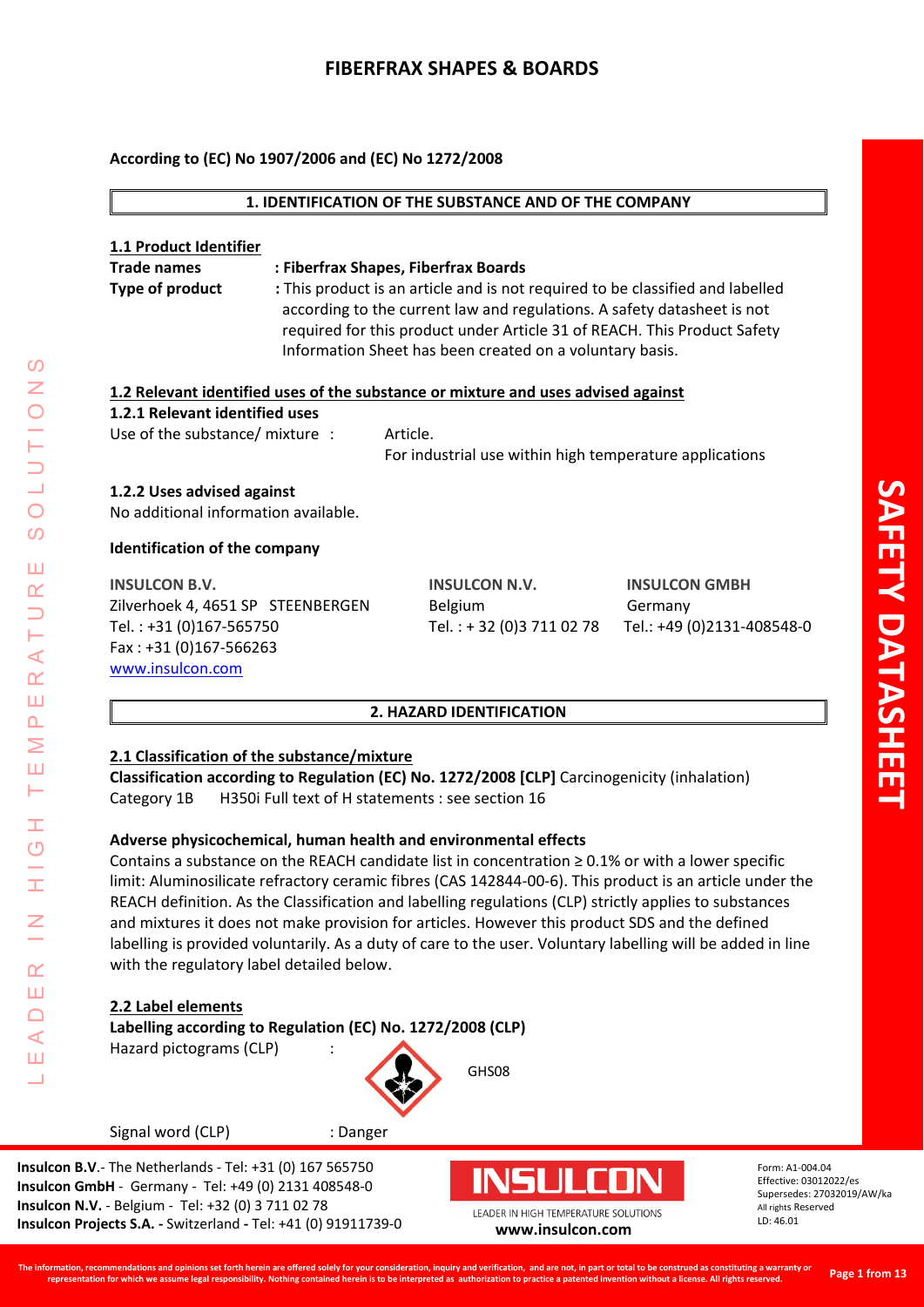Hazardous ingredients : Aluminosilicate refractory ceramic fibres Hazard statements (CLP) : H350i - May cause cancer by inhalation. Precautionary statements (CLP): P201 - Obtain special instructions before use. P280 - Wear Respiratory protection. P261 - Avoid breathing dust.

Extra phrases : Restricted to professional users. This product is an article and has not to be classified and labelled according to the current laws and regulations.

A safety data sheet is not required for this product under Article 31 of REACH. This Product Safety Information Sheet has been created on a voluntary basis.

Voluntary labelling will be added to product to advise as to safe handling and use.

# **Extra phrases:**

Restricted for professional users This product is an article and is not required to be classified and labelled according to the current laws and regulations.

**A safety datasheet is not required for this product under Article 31 of REACH. This product Safety Information Sheet has been created on a voluntary basis.**

**As the labelling regulations does not apply to articles, this labelling is on strictly voluntary basis.** 



**In cases where the material has already been machined, the above voluntary label will be used!**

# **2.3 Other hazards**

LEADER IN HIGH TEMPERATURE SOLUTIONS

Ŧ  $\overline{O}$ 

 $\alpha$ Ш  $\Box$  $\blacktriangleleft$ Ш 山

⋖  $\alpha$ Ш  $\overline{\mathbf{r}}$ Σ Ш Н

<u>(၇</u>

 $\overline{O}$  $\Omega$ 

Ш  $\overline{\mathbf{r}}$ 

Other hazards not contributing to the classification:

May cause mechanical irritation to the skin, eyes and respiratory system. This substance/mixture does not meet the PBT criteria of REACH regulation, annex XIII.

This substance/mixture does not meet the vPvB criteria of REACH regulation, annex XIII.

**3. COMPOSITION / INFORMATION ON INGREDIENTS**

# **3.1 Substance**

Not applicable

#### **3.2 Mixture**

Not applicable

- Comments
- Article

All products contain Aluminiosilicate Refractory Ceramic Fibres (RCF/ASW, CAS 142844-00-6): None of the components are radioactive under the terms of European Directive Euratom 96/29. substance with national workplace exposure limit(s).

Fiberfrax Shapes and Fiberfrax Boards are ready to use products in high temperature applications.

**Insulcon B.V**.- The Netherlands - Tel: +31 (0) 167 565750 **Insulcon GmbH** - Germany - Tel: +49 (0) 2131 408548-0 **Insulcon N.V.** - Belgium - Tel: +32 (0) 3 711 02 78 **Insulcon Projects S.A. -** Switzerland **-** Tel: +41 (0) 91911739-0 **[www.insulcon.com](http://www.insulcon.com/)**

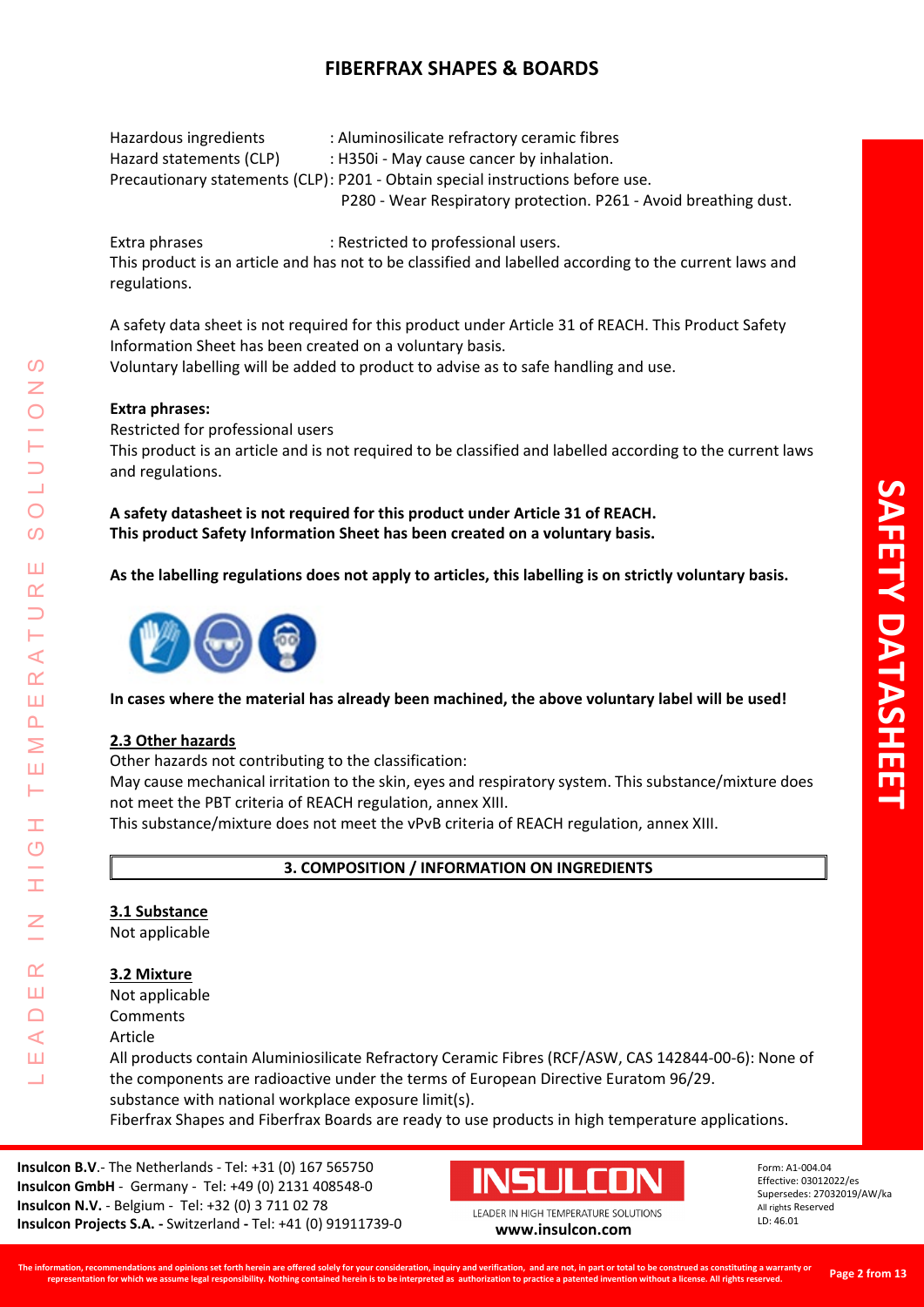This mixture does not contain any substances to be mentioned according to the criteria of section 3.2 of REACH annex II.

#### **4. FIRST AID MEASURES**

### **4.1. Description of first aid measures**

#### **First-aid measures after inhalation:**

Fibrous dust may be liberated when handling in use. If irritation to nose and throat, move to fresh air.

#### **First-aid measures after skin contact:**

Gently wash with plenty of soap and water. Get medical advice if skin irritation persists.

## **First-aid measures after eye contact:**

Rinse cautiously with water for several minutes. If eye irritation persists: Get medical advice/attention.

#### **First-aid measures after ingestion:**

Ingestion unlikely. Drink plenty of water.

## **4.2. Most important symptoms and effects, both acute and delayed**

Symptoms/effects after inhalation : mechanical irritation. Symptoms/effects after skin contact : mechanical irritation. Symptoms/effects after eye contact : mechanical irritation.

## **4.3. Indication of any immediate medical attention and special treatment needed** Treat symptomatically.

#### **5. FIRE FIGHTING MEASURES**

#### **5.1. Extinguishing media**

Suitable extinguishing media: The product is not flammable. Use extinguishing media appropriate for surrounding fire. Foam. Dry powder. Carbon dioxide. Water spray.

#### **Unsuitable extinguishing media :**

Do not use a heavy water stream.

# **5.2. Special hazards arising from the substance or mixture**

Fire hazard: Non flammable.

# **5.3. Advice for firefighters**

Firefighting instructions: Prevent fire fighting water from entering the environment. Protection during firefighting**:** Do not enter fire area without proper protective equipment, including respiratory protection.

**Insulcon B.V**.- The Netherlands - Tel: +31 (0) 167 565750 **Insulcon GmbH** - Germany - Tel: +49 (0) 2131 408548-0 **Insulcon N.V.** - Belgium - Tel: +32 (0) 3 711 02 78 **Insulcon Projects S.A. -** Switzerland **-** Tel: +41 (0) 91911739-0 **[www.insulcon.com](http://www.insulcon.com/)**



Form: A1-004.04 Effective: 03012022/es Supersedes: 27032019/AW/ka All rights Reserved LD: 46.01

<u>(၇</u> LEADER IN HIGH TEMPERATURE SOLUTIONS  $\overline{O}$  $\Omega$ Ш  $\alpha$  $\prec$  $\alpha$ Ш  $\overline{\mathbf{r}}$  $\geq$ Ш Н Ŧ  $\overline{O}$  $\alpha$ Ш  $\Box$ ⋖ Ш 山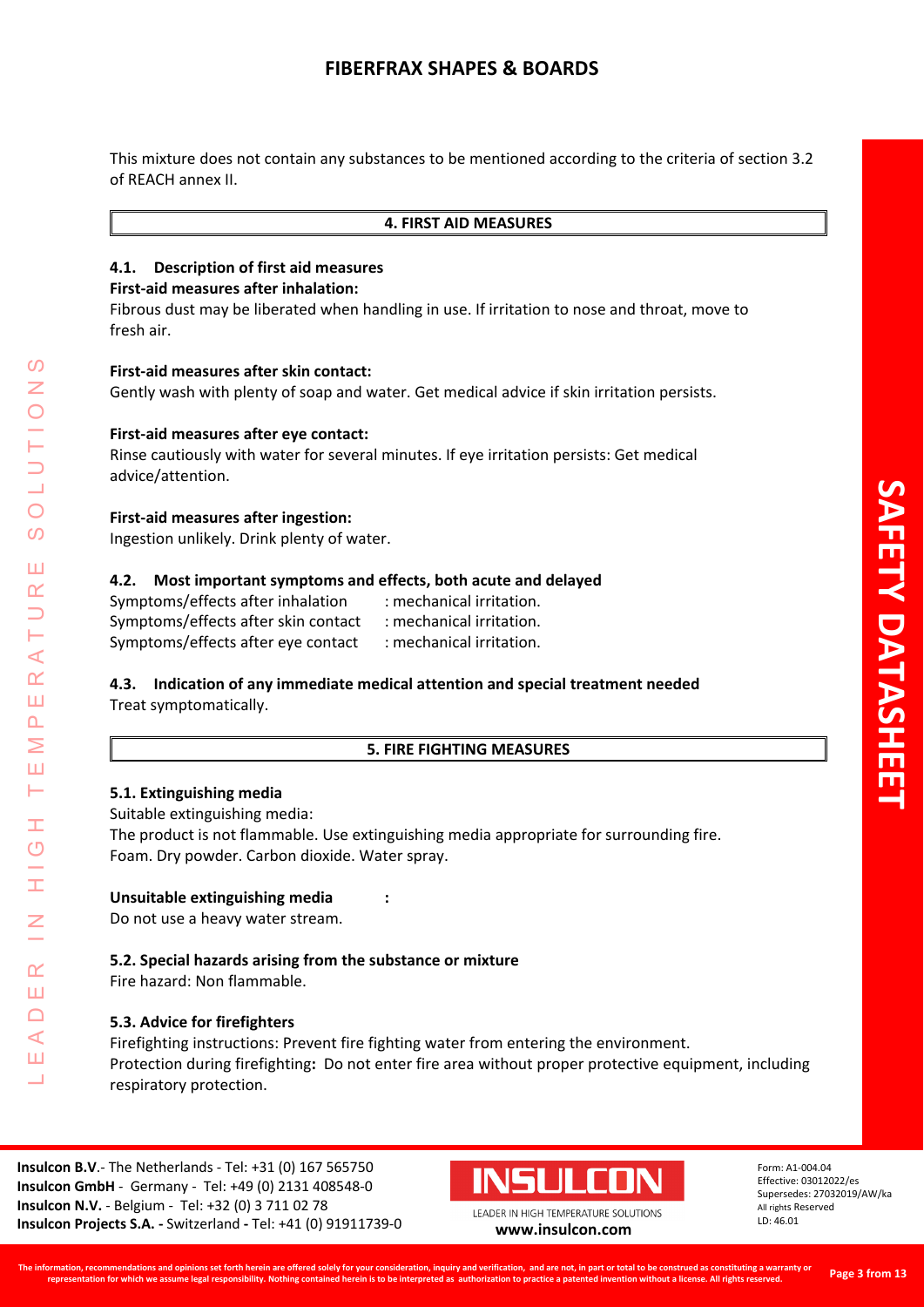## **6. ACCIDENTAL RELEASE MEASURES**

#### **6.1 Personal precautions, protective equipment and emergency procedures**

#### **6.1.1 For non-emergency personnel**

Protective equipment: Concerning personal equipment to use, see section 8. Emergency procedures: Prohibit unauthorized persons.

#### **6.1.2 For emergency responders**

Protective equipment: Ensure adequate ventilation. Concerning personal protective equipment to use, see section 8.

Emergency procedures:

Manipulation are to be done only by qualified and authorised persons.

#### **6.2. Environmental precautions**

Prevent entry to sewers and public waters. Notify authorities if product enters sewers or public waters. Avoid sub-soil penetration.

#### **6.3. Methods and material for containment and cleaning up**

Methods for cleaning up:

Mechanically recover the product. Minimize generation of dust. High efficiency particulate air filter (HEPA filter).

#### **6.4. Reference to other sections**

Information for safe handling. See section 7. Concerning personal protective equipment to use, see section 8. For further information refer to section 13.

#### **7. HANDLING AND STORAGE**

#### **7.1 Precautions for safe handling**

#### **Precautions for safe handling:**

Obtain special instructions before use. Avoid contact with eyes. Do not eat, drink or smoke when using this product. Clean contaminated areas thoroughly. Use personal protective equipment as required. Ensure good ventilation of the work station.

#### **Hygiene measures:**

LEADER IN HIGH TEMPERATURE SOLUTIONS

Ŧ  $\overline{O}$ 

 $\alpha$ Ш  $\Box$ ⋖ Ш 山

 $\prec$  $\alpha$ Ш  $\overline{\mathbf{r}}$  $\geq$ Ш Н

<u>(၇</u>

 $\overline{O}$  $\overline{O}$ 

Ш  $\alpha$ 

> Wash hands and other exposed areas with mild soap and water before eating, drinking or smoking and when leaving work.

#### **7.2. Conditions for safe storage, including any incompatibilities**

#### Storage conditions:

Product must only be kept in the original packaging. Store tightly closed in a dry and cool place.

#### **7.3. Specific end use(s)**

For professional users only. See Heading 8. Exposure scenarios.

**Insulcon B.V**.- The Netherlands - Tel: +31 (0) 167 565750 **Insulcon GmbH** - Germany - Tel: +49 (0) 2131 408548-0 **Insulcon N.V.** - Belgium - Tel: +32 (0) 3 711 02 78 **Insulcon Projects S.A. -** Switzerland **-** Tel: +41 (0) 91911739-0 **[www.insulcon.com](http://www.insulcon.com/)**

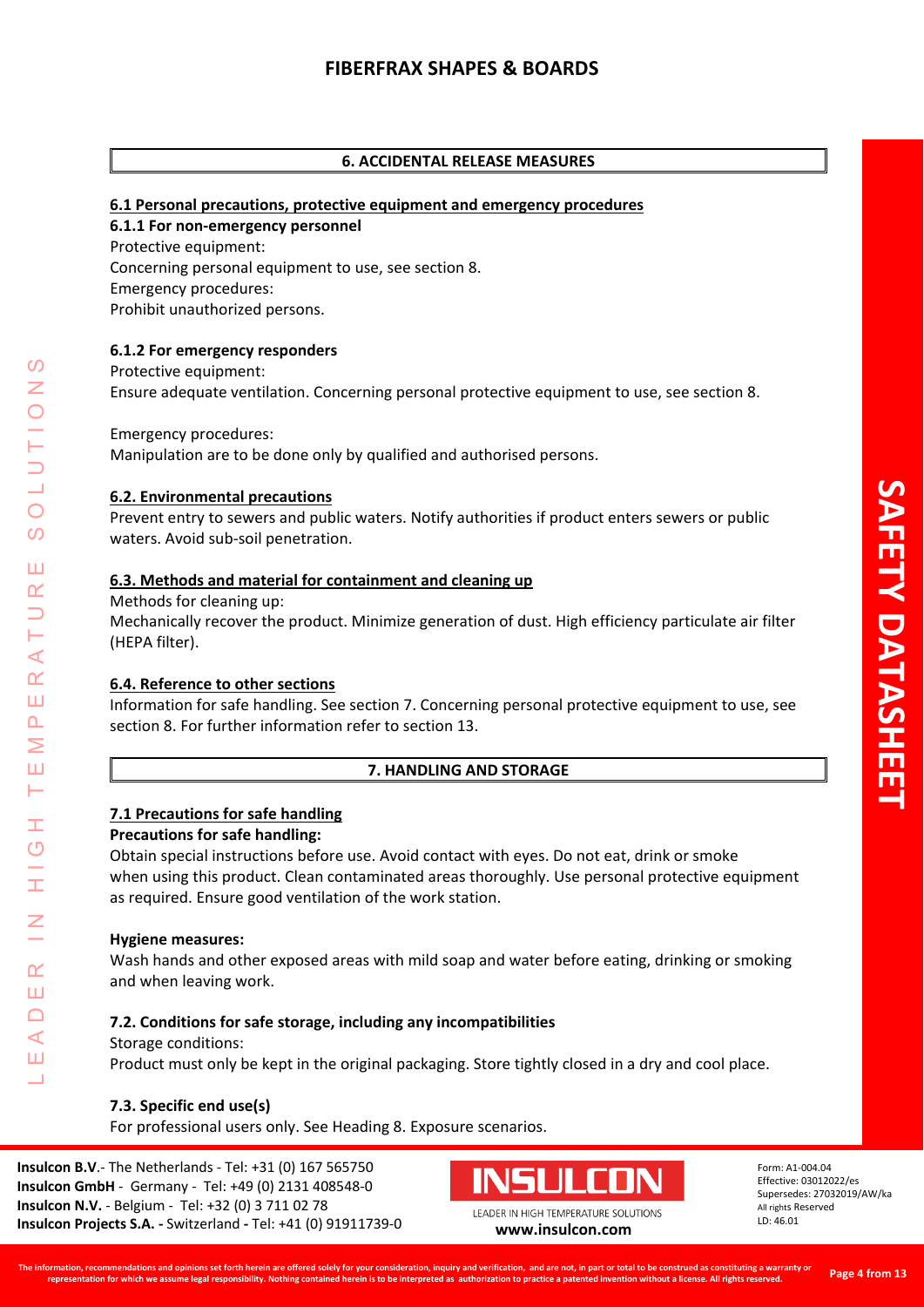# **8. RISK MANAGEMENT MEASURES / EXPOSURE CONTROL / PERSONAL PROTECTION**

## **8.1 Control parameters**

#### **Fiberfrax Shapes, Fiberfrax Boards**

United Kingdom | Observe general threshold limit for dust.

# **Aluminosilicate refractory ceramic fibres (142844-00-6) DNEL/DMEL (additional information)**

long term - Local, Inhalation  $|2,17$  f/ml

## Additional information

The DNEL cited in the long term exposure section above is based on the incidence of lung tumours (non-significant at all treatment levels) in a multi-dose rat study reported by Mast et al (Inhalation Toxicology, 1995, 7 (4), 469-502) which demonstrates a NOAEL of 162 f/ml and leads to the calculated endpoint specific DNEL of 2.17 f/ml.

SCOEL have recommended an OEL for RCF of 0.3 f/ml based on measured lung function in exposed workers. Assuming 45 years exposure, the average cumulative exposures of 147.9 (all workers in the high exposure group) and 184.8 fmo/ml (workers 60+ years of age in the high exposure group) – equivalent fibre concentrations of 0.27 and 0.34 f/ml respectively – were considered as no observed adverse effect levels for lung function and SCOEL therefore proposed an OEL of 0.3 f/ml. This in considerably lower than the calculated DNEL value.

## **8.2 Exposure Controls**

LEADER IN HIGH TEMPERATURE SOLUTIONS

Ŧ  $\overline{O}$ 

 $\alpha$ Ш  $\Box$ ⋖ Ш 山

<u>(၇</u>

 $\overline{O}$  $\overline{O}$ 

Ш  $\alpha$  $\overline{\phantom{0}}$ Н  $\prec$  $\alpha$ Ш  $\overline{\mathbf{r}}$ Σ Ш H.

| Hand protection:          | Leather protective gloves                                                            |
|---------------------------|--------------------------------------------------------------------------------------|
| Eye protection:           | Safety glasses with side shields as appropriate. Emergency eye wash                  |
|                           | fountains should be available in the immediate vicinity of any<br>potential exposure |
| Skin and body protection: | Wear suitable protective clothing. Do not take working clothes home                  |
| Respiratory protection:   | If dust are formed: Wear appropriate mask. (FFP3)                                    |

# **Personal protective equipment symbol(s):**



#### **Other information:**

Do not eat, drink or smoke during use; Do not take working clothes home; Spearate working clothes from town clothes. Launder seprately.

Uses and Ris Management Measures (RMM)

# **Intended Use**

Secondary use – Conversion into wet and dry mixtures and articles. Process would include: Mixing forming operations, handling of RCF/ASW products, assembly of RCF/ASW containing products, machine and hand finishing of RCF/ASW products.

**Insulcon B.V**.- The Netherlands - Tel: +31 (0) 167 565750 **Insulcon GmbH** - Germany - Tel: +49 (0) 2131 408548-0 **Insulcon N.V.** - Belgium - Tel: +32 (0) 3 711 02 78 **Insulcon Projects S.A. -** Switzerland **-** Tel: +41 (0) 91911739-0 **[www.insulcon.com](http://www.insulcon.com/)**

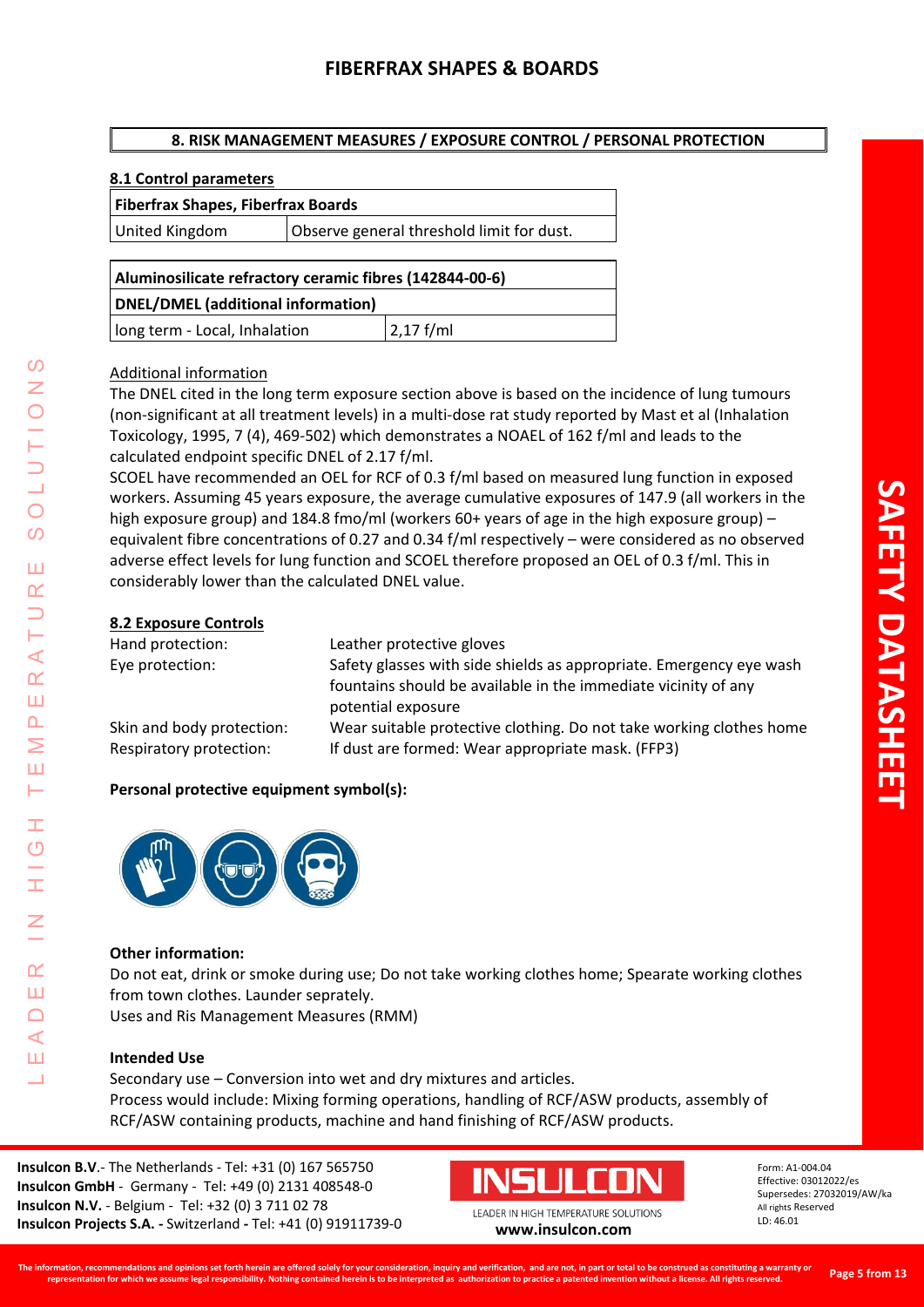# **Reference ES 2\***

RMM-Hierarchy of Controls

- Where it is practical to do so, automatically feed RCF/ASW in to the process.
- Where practical to do so, segregate dry and wet processing
- Enclose the process where practically possible.
- Where practical to do so, segregate machine areas and restrict access to operators involved in the process.
- Enclose Machines as far as practically possible.
- Install LEV where possible, when machine finishing, handling, compressing and hand cutting to remove dust at source.
- Employ experienced personnel trained in the correct use of fibrous products
- PPE and RPE used for all dusty tasks
- Provide vacuum cleaner connection point to central system where practical or use a portable HEPA vacuum
- Regular clean up using a wet scrubbing unit where practically possible and in general a HEPA vacuum should be used.
- Dry brushing and use of compressed air should be prohibited
- Waste materials to be contained at source, labelled and stored separately for disposal or recycling.

# **Intended use**

LEADER IN HIGH TEMPERATURE SOLUTIONS

Ŧ  $\overline{O}$ 

 $\alpha$ Ш  $\Box$  $\prec$ Ш 山

 $\blacktriangleleft$  $\alpha$ Ш  $\overline{\mathbf{r}}$ Σ Ш Н

<u>(၇</u>

 $\overline{O}$  $\overline{O}$ 

Ш  $\alpha$ 

Tertiary use – maintenance and service life (Industrial or professional use)

Process: Small scale repairs involving removal and installation of RCF/ASW products. Use of the product in an enclosed system, where there is occasional control access or no access. Reference ES 3\*

RMM – Hierarchy of Controls

- Use pre-cut, pre-sized pieces where practically possible.
- Allow access only to trained (authorised ) operators
- Where practically possible, perform all hand cutting in a segregated area, on a down draft bench.
- Clean-up work area regularly during the shift using a HEPA equipped vacuum cleaner.
- Prohibit use of dry brushing and compressed air cleaning.
- Bag and seal waste immediately at source.
- Use PPE and RPE appropriate to task.
- Employ good hygiene practices.

# **Intended use:**

Tertiary use- installation and removal (industrial or professional). Large scale removal and installation of RCF/ASW from Industrial processes. Large scale removal and installation by professionals. Reference ES 4\*

RMM – Hierarchy of Controls

- Where practically possible enclose or segregate the work area.
- Allow only authorised personnel.
- Pre-wet insulation prior to removal where practically possible.
- Where practically possible use a water lance for removal or vacuum-truck.
- Use down draft bench for hand cutting products.
- Cover pre-cut section during transport and storage to prevent secondary exposure.

**Insulcon B.V**.- The Netherlands - Tel: +31 (0) 167 565750 **Insulcon GmbH** - Germany - Tel: +49 (0) 2131 408548-0 **Insulcon N.V.** - Belgium - Tel: +32 (0) 3 711 02 78 **Insulcon Projects S.A. -** Switzerland **-** Tel: +41 (0) 91911739-0 **[www.insulcon.com](http://www.insulcon.com/)**

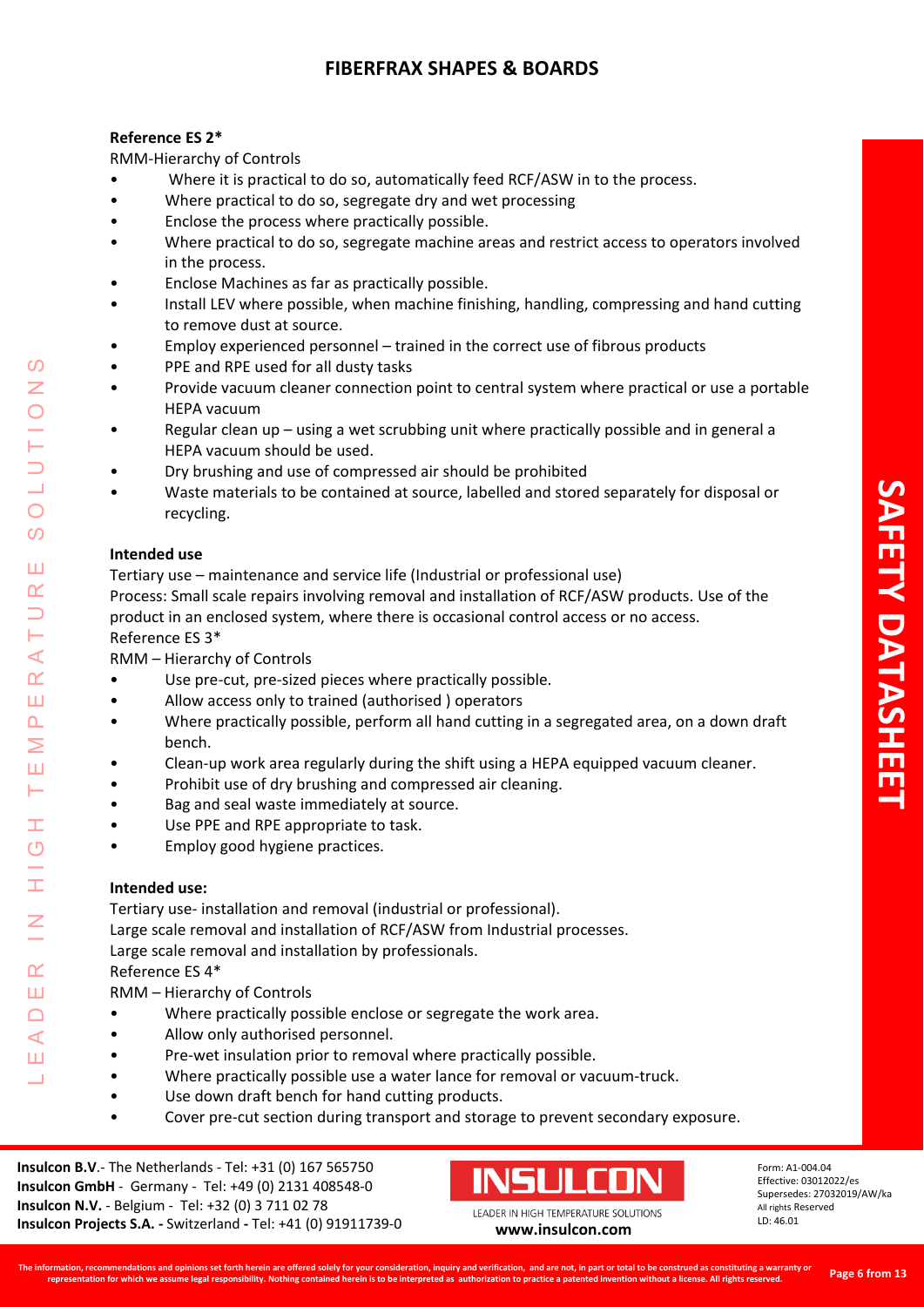- Where practically possible provide multiple vacuum hoses for convenient clean-up of spillage or use portable HEPA filtered vacuums.
- Bag waste materials immediately at source
- Prohibit use of dry brushing and or compressed air cleaning.
- Experienced personnel only
- Use appropriate PPE and RPE appropriate to expected concentrations

#### **9. PHYSICAL AND CHEMICAL PROPERTIES**

## **9.1 Information on basic physical and chemical properties**

| ---------                       |                            |
|---------------------------------|----------------------------|
| Physical state                  | : Solid                    |
| Colour                          | : White, beige             |
| Odour                           | : Odourless                |
| Odour threshold                 | : No data available        |
| pH                              | : Not applicable           |
| Relative evaporation rate       |                            |
| $(butylaceate = 1)$             | : No data available        |
| Melting point                   | $:$ > 1650°C               |
| Freezing point                  | : No data available        |
| <b>Boiling point</b>            | : No data available        |
| Flash point                     | : Not applicable           |
| Auto-ignition temperature       | : Not self-igniting        |
| Decomposition temperature       | : No data available        |
| Flammability (solid, gas)       | : No data available        |
| Vapour pressure                 | : No data available        |
| Relative vapour density at 20°C | : No data available        |
| Relative density                | : No data available        |
| Solubility                      | : Water: $<$ 1 mg/l        |
| Log Pow                         | : No data available        |
| Viscosity, kinematic            | : Not applicable           |
| Viscosity, dynamic              | : Not applicable           |
| <b>Explosive properties</b>     | : Product is not explosive |
| Oxidising properties            | : No data available        |
| <b>Explosive limits</b>         | : No data available        |
|                                 |                            |

#### **9.2.Other information**

Other properties:

LEADER IN HIGH TEMPERATURE SOLUTIONS

Ŧ O

Ī.

 $\alpha$ Ш  $\Box$  $\blacktriangleleft$ Ш Ц

 $\Omega$ Z

 $\overline{O}$ 

 $\overline{O}$ 

Ш  $\alpha$  $\Box$ H  $\prec$  $\alpha$ Ш  $\overline{\mathbf{r}}$ Σ Ш Н

Length weighted geometric mean diameter of fibres contained in the product:  $1.4 - 3 \mu m$ .

**10. STABILITY AND REACTIVITY**

#### **10.1 Reactivity**

Stable under normal conditions of use.

#### **10.2 Chemical stability**

The product is stable at normal handling and storage conditions.

**Insulcon B.V**.- The Netherlands - Tel: +31 (0) 167 565750 **Insulcon GmbH** - Germany - Tel: +49 (0) 2131 408548-0 **Insulcon N.V.** - Belgium - Tel: +32 (0) 3 711 02 78 **Insulcon Projects S.A. -** Switzerland **-** Tel: +41 (0) 91911739-0 **[www.insulcon.com](http://www.insulcon.com/)**

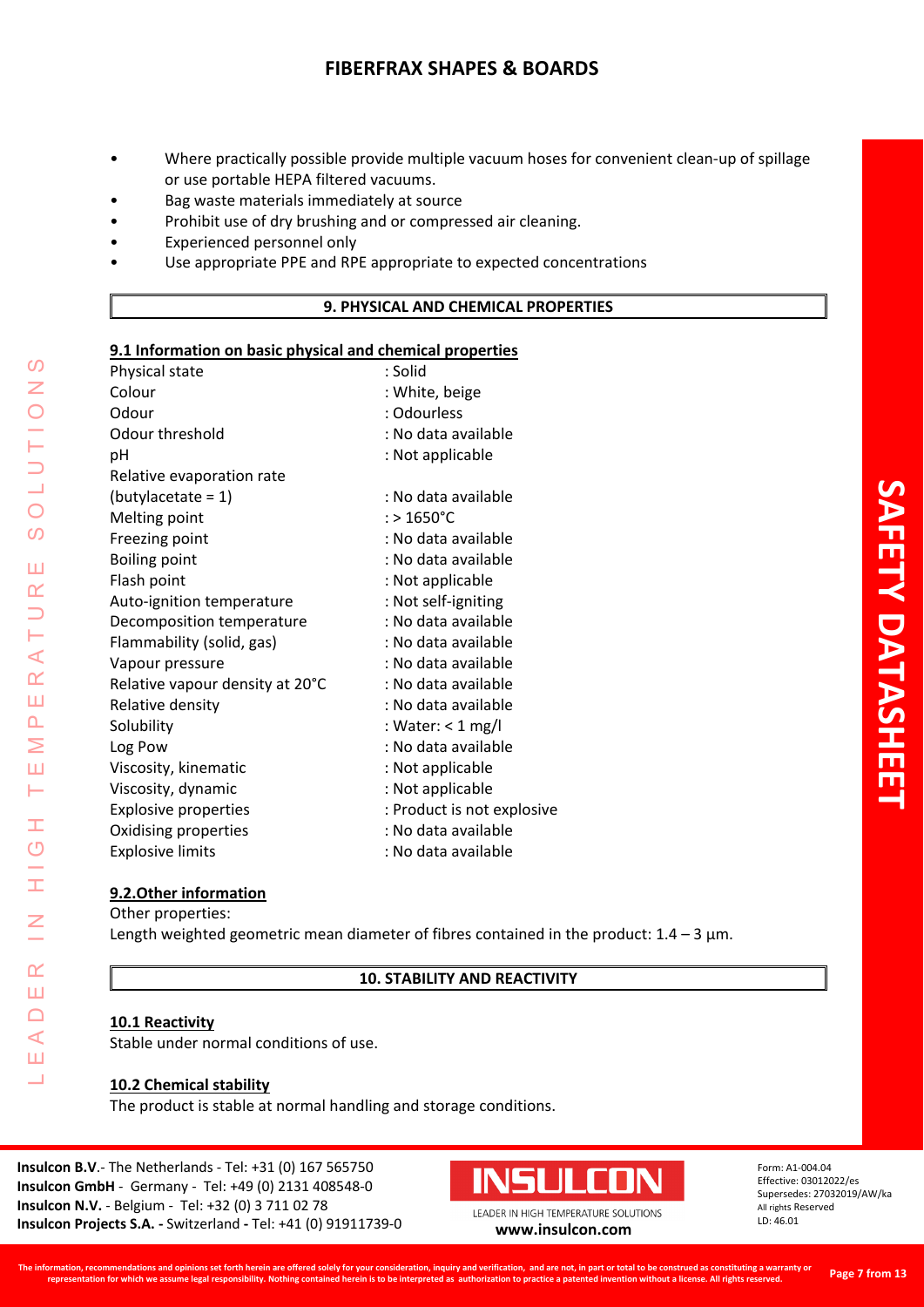## **10.3 Possibility of hazardous reactions**

No dangerous reactions known.

### **10.4 Conditions to avoid**

No additional information available.

#### **10.5 Incompatible materials**

None

## **10.6 Hazardous decomposition products**

Under normal conditions of storage and use, hazardous decomposition products should not be produced. Do not contain organics and on first heating can liberate VOCs.

#### **11. TOXICOLOGICAL INFORMATION**

#### **11.1 Information on toxicological effects**

#### **Acute toxicity:**

Not classified (Based on available data, the classification criteria are not met) **Skin corrosion/ irritation**:

Not classified (Based on available data, the classification criteria are not met) **Serious eye damage/ irritation:**

Not classified (Based on available data, the classification criteria are not met) **Respiratory or skin sensitisation:**

Not classified (Based on available data, the classification criteria are not met) **Germ cell mutagenicity:**

Not classified (Based on available data, the classification criteria are not met) **Carcinogenicity:**

Not classified (Based on available data, the classification criteria are not met)

#### **Additional information:**

#### **Fibres**

LEADER IN HIGH TEMPERATURE SOLUTIONS

Ŧ  $\overline{O}$ 

 $\alpha$ Ш  $\Box$  $\prec$ Ш 山

 $\blacktriangleleft$  $\alpha$ Ш  $\overline{\mathbf{r}}$ Σ Ш Н

<u>(၇</u> Z

 $\bigcirc$  $\Omega$ 

Ш  $\alpha$ 

May cause cancer by inhalation.

Method: Nose only inhalation.

Multi-dose Species: Rat, Dose: 3 mg/m<sup>3</sup>, 9 mg/m<sup>3</sup> and 16 mg/m<sup>3</sup> for 24 months.

Results: Minimal to mild lung fibrosis at 9 mg/m<sup>3</sup> and 16 mg/m<sup>3</sup>. No evidence of RCF-related lung tumours at "any of the doses."

#### **Method:**

Nose only inhalation.

Single dose.

Species: Rat. Dose: 30 mg/m3

Results: This study was designed to test the chronic toxicity and carcinogenicity of RCF at extreme exposures. Tumor incidence (incl. mesothelioma) was raised at this dose level. The presence of overload conditions (only detected after the experiment was completed), whereby the delivered dose exceeded the clearance capability of the lung, makes meaningful conclusions in terms of hazard and risk assessment difficult.

**Insulcon B.V**.- The Netherlands - Tel: +31 (0) 167 565750 **Insulcon GmbH** - Germany - Tel: +49 (0) 2131 408548-0 **Insulcon N.V.** - Belgium - Tel: +32 (0) 3 711 02 78 **Insulcon Projects S.A. -** Switzerland **-** Tel: +41 (0) 91911739-0 **[www.insulcon.com](http://www.insulcon.com/)**

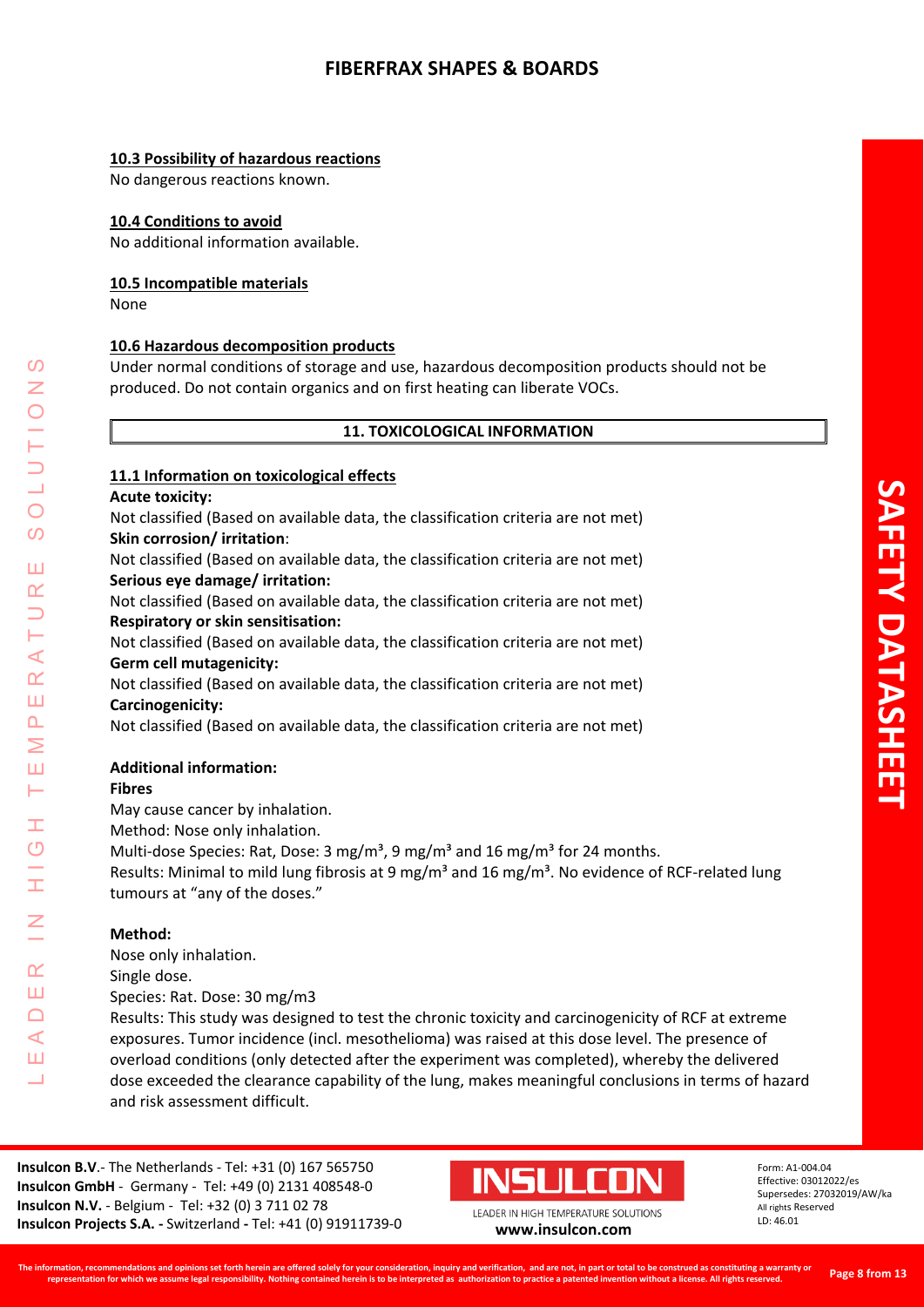#### **Reproductive toxicity:**

Not classified (Based on available data, the classification criteria are not met) **Specific target organ toxicity (single exposure):**

Not classified (Based on available data, the classification criteria are not met) **Specific target organ toxicity (repeated exposure):**

Not classified (Based on available data, the classification criteria are not met) **Aspiration hazard:**

Not classified (Based on available data, the classification criteria are not met)

## **Other information:**

#### **Basic toxicokinetic**

Exposure is predominantly by inhalation or ingestion. Man-made vitreous fibres of a similar size to RCF/ASW have not been shown to migrate from the lung and/or gut and do not become located in other parts of the body When compared to many naturally occurring minerals, RCF/ASW has a low ability to persist and accumulate in the body (half-life of long fibres (> 20 μm) in 3 week rat inhalation test is approx. 60 days).

#### **Human Toxicological data**

In order to determine possible human health effects following RCF exposure, the University of Cincinnati has been conducting medical surveillance studies on RCF workers in the U.S. The Institute of Occupational Medicine (IOM) has conducted medical surveillance studies on RCF workers in European manufacturing facilities.

Pulmonary morbidity studies among production workers in Europe and USA have demonstrated an absence of interstitial fibrosis and no decrement in lung function associated with current exposures, but have indicated a reduction of lung capacity among smokers.

A statistically significant correlation between pleural plaques and cumulative RCF exposure was evidenced in the USA longitudinal study.

The USA mortality study did not show evidence of increased lung tumour development either in the lung parenchyma or in the pleura.

#### **Irritant Properties**

LEADER IN HIGH TEMPERATURE SOLUTIONS

Ŧ  $\overline{O}$ 

 $\alpha$ Ш  $\Box$  $\prec$ Ш 山

 $\blacktriangleleft$  $\underline{\alpha}$ Ш  $\overline{\mathbf{r}}$ Σ Ш Н

 $\Omega$ Z

 $\bigcirc$  $\Omega$ 

Ш  $\alpha$ 

> Negative results have been obtained in animal studies (EU method B 4) for skin irritation. Inhalation exposures using the nose only route produce simultaneous heavy exposures to the eyes, but no reports of excess eye irritation exist. Animals exposed by inhalation similarly show no evidence of respiratory tract irritation.

Human data confirm that only mechanical irritation, resulting in itching, occurs in humans, Screening at manufacturers' plants in the UK has failed to show any human cases of skin conditions related to fibre exposure.

## **12. ECOLOGICAL INFORMATION**

#### **12.1 Ecology - general :**

The product is not considered harmful to aquatic organisms nor to cause long-term adverse effects in the environment.

**Insulcon B.V**.- The Netherlands - Tel: +31 (0) 167 565750 **Insulcon GmbH** - Germany - Tel: +49 (0) 2131 408548-0 **Insulcon N.V.** - Belgium - Tel: +32 (0) 3 711 02 78 **Insulcon Projects S.A. -** Switzerland **-** Tel: +41 (0) 91911739-0 **[www.insulcon.com](http://www.insulcon.com/)**

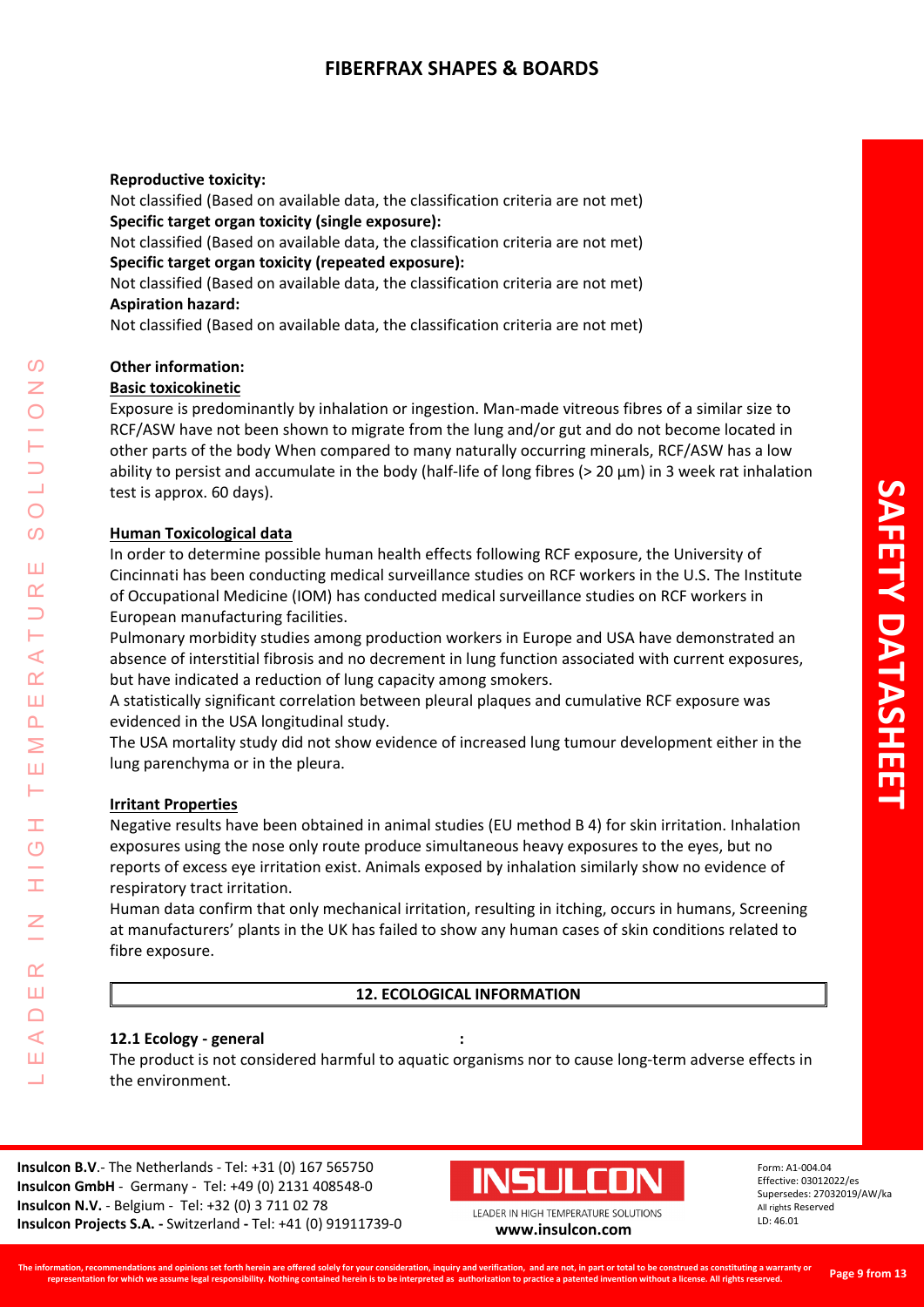#### **12.2 Acute aquatic toxicity**

Persistence and degradability : Not applicable.

#### **12.3 Bioaccumulative potential :**

| Log Pow                   | Not applicable  |
|---------------------------|-----------------|
| Log Kow                   | Not applicable  |
| Bioaccumulative potential | Not applicable. |

### **12.4. Mobility in soil**

Ecology - soil and Not applicable.

# **12.5 Results of PBT and vPvB assessment**

**Fiberfrax (142844-00-6)**

This substance/ mixture does not meet the PBT criteria of REACH regulation, annex XIII This substance/ mixture does not meet the vPvB criteria of REACH regulation, annex XIII

## **12.6 Other adverse effects**

No additional information available.

# **13. DISPOSAL CONSIDERATIONS**

## **13.1. Waste treatment methods**

#### **Waste treatment methods:**

LEADER IN HIGH TEMPERATURE SOLUTIONS

Ŧ  $\overline{O}$ 

H

 $\overline{z}$ 

 $\alpha$ Ш  $\Box$  $\blacktriangleleft$ Ш 山

 $\overline{O}$ Z

 $\overline{O}$  $\Omega$ 

Ш  $\alpha$  $\overline{\phantom{0}}$ Н  $\prec$  $\alpha$ Ш  $\overline{\mathbf{r}}$  $\geq$ Ш Н

Disposal must be done according to official regulations. European waste catalogue.

Sewage disposal recommendations: Do not allow into drains or water courses.

### **Product/Packaging disposal recommendations:**

Dispose in a safe manner in accordance with local/national regulations.

# **14. TRANSPORT INFORMATION**

In accordance with ADR, RID, IATA, IMDG, ADN.

| <b>ADR</b>                              | <b>IMDG</b>      | <b>IATA</b>       | <b>AND</b>        | <b>RID</b>        |
|-----------------------------------------|------------------|-------------------|-------------------|-------------------|
| 14.1 UN Number                          |                  |                   |                   |                   |
| Not regulated for transport             |                  |                   |                   |                   |
| 14.2 UN proper shipping name            |                  |                   |                   |                   |
| Not applicable                          | Not applicable   | Not applicable    | Not applicable    | Not applicable    |
| 14.3 Transport hazard class(es)         |                  |                   |                   |                   |
| Not applicable                          | Not applicable   | Not applicable    | Not applicable    | Not applicable    |
| Not applicable                          | Not applicable   | Not applicable    | Not applicable    | Not applicable    |
| 14.4 Packing group                      |                  |                   |                   |                   |
| Not applicable                          | Not applicable   | Not applicable    | Not applicable    | Not applicable    |
| <b>14.5 Environmental hazards</b>       |                  |                   |                   |                   |
| Dangerous for the                       | Dangerous for    | Dangerous for the | Dangerous for the | Dangerous for the |
| environment: No                         | the environment: | environment: No   | environment: No   | environment: No   |
|                                         | No Marine        |                   |                   |                   |
|                                         | pollutant: No    |                   |                   |                   |
| No supplementary information available. |                  |                   |                   |                   |

**Insulcon B.V**.- The Netherlands - Tel: +31 (0) 167 565750 **Insulcon GmbH** - Germany - Tel: +49 (0) 2131 408548-0 **Insulcon N.V.** - Belgium - Tel: +32 (0) 3 711 02 78 **Insulcon Projects S.A. -** Switzerland **-** Tel: +41 (0) 91911739-0 **[www.insulcon.com](http://www.insulcon.com/)**

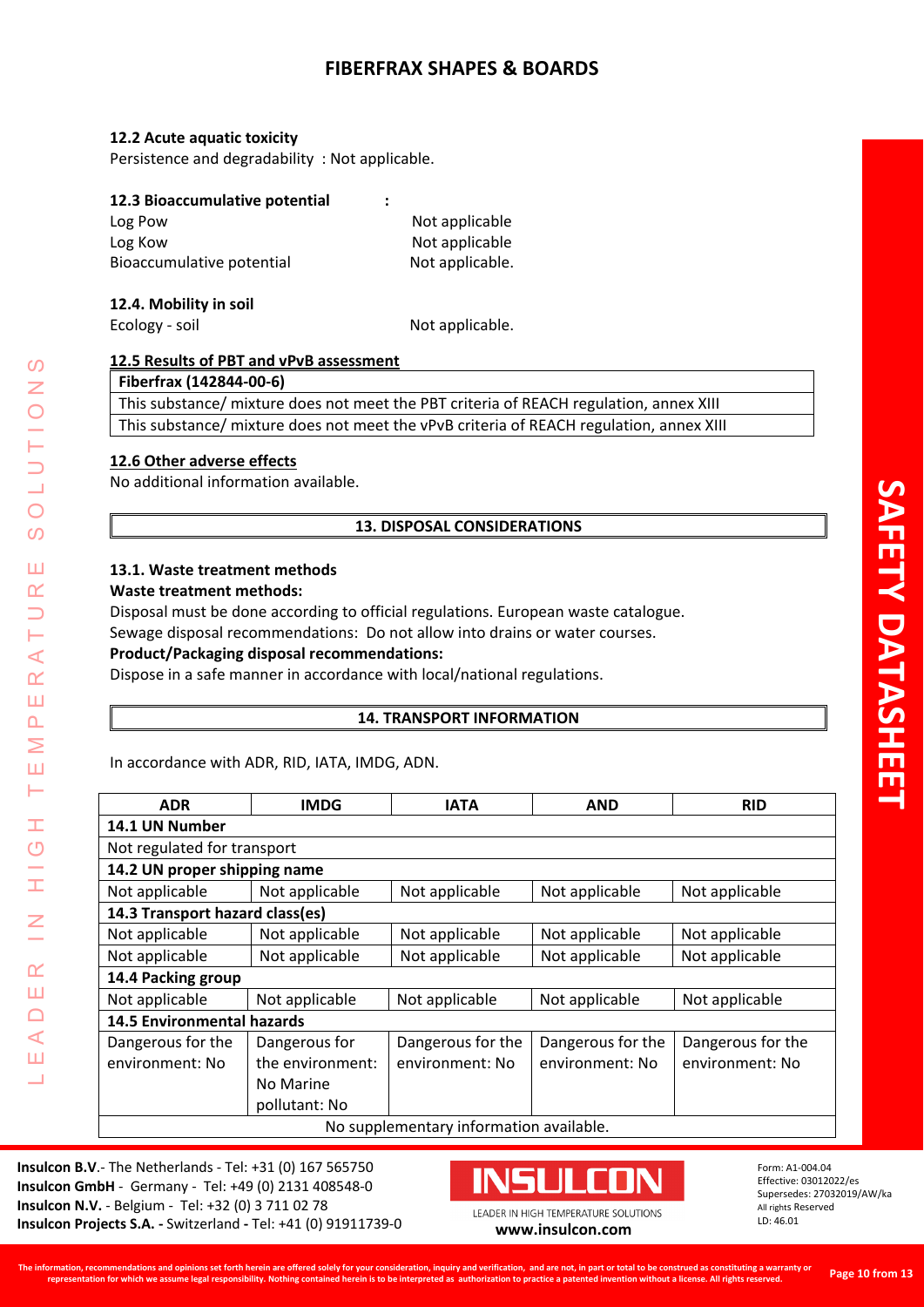## **14.6 Special precautions for user**

| - Overland transport          |                |
|-------------------------------|----------------|
| Transport regulation (ADR):   | Not applicable |
| - Transport by sea            |                |
| Transport regulations (IMDG): | Not applicable |
| - Air transport               |                |
| Transport regulations (IATA): | Not applicable |
| - Inland waterway transport   |                |
| Transport regulations (ADN):  | Not applicable |
| - Rail transport              |                |
| Transport regulations (RID):  | Not applicable |

**14.7 Transport in bulk according to Annex II of MARPOL 73/78 and the IBC Code** Not applicable.

## **15. REGULATORY INFORMATION**

# **15.1 Safety, health and environment regulations/legislation specific for the substance or mixture**

## **15.1.1 EU Regulations:**

LEADER IN HIGH TEMPERATURE SOLUTIONS

Ŧ  $\overline{O}$ 

I

 $\alpha$ Ш  $\Box$  $\prec$ Ш 山

<u>(၇</u> Z

 $\bigcirc$  $\overline{O}$ 

Ш  $\alpha$  $\overline{\phantom{0}}$ H  $\prec$  $\alpha$ Ш  $\overline{\mathbf{r}}$ Σ Ш Н

| The following restrictions are applicable according to Annex XVII of the REACH Regulation (EC) No<br>1907/2006:                                                                              |                                           |
|----------------------------------------------------------------------------------------------------------------------------------------------------------------------------------------------|-------------------------------------------|
| 28. Substances which are classified as carcinogen<br>category 1A or 1B in Part 3 of Annex VI to<br>Regulation (EC) No 1272/2008 and are listed in<br>Appendix 1 or Appendix 2, respectively. | Aluminosilicate refractory ceramic fibres |

Contains a substance on the REACH candidate list in concentration ≥ 0.1% or with a lower specific limit: Aluminosilicate refractory ceramic fibres (CAS 142844-00-6)

Contains no REACH Annex XIV substances

Contains no substance subject to REGULATION (EU) No 649/2012 OF THE EUROPEAN PARLIAMENT AND OF THE COUNCIL of 4 July 2012 concerning the export and import of hazardous chemicals. Substance(s) are not subject to Regulation (EC) No 850/2004 of the European Parliament and of the Council of 29 April 2004 on persistent organic pollutants and amending Directive 79/117/EEC

Other information, restriction and prohibition regulations

This product is an article and has not to be classified and labelled according to the current laws and regulations. Take note of Directive 94/33/EC on the protection of young people at work. Take note of Directive 92/85/EC on the safety and health of pregnant workers at work.

# **15.1.2. National regulations**

No additional information available.

# **15.2. Chemical safety assessment**

A safety data sheet is not required for this product under Article 31 of REACH. This Product Safety Information Sheet has been created on a voluntary basis.

**Insulcon B.V**.- The Netherlands - Tel: +31 (0) 167 565750 **Insulcon GmbH** - Germany - Tel: +49 (0) 2131 408548-0 **Insulcon N.V.** - Belgium - Tel: +32 (0) 3 711 02 78 **Insulcon Projects S.A. -** Switzerland **-** Tel: +41 (0) 91911739-0 **[www.insulcon.com](http://www.insulcon.com/)**

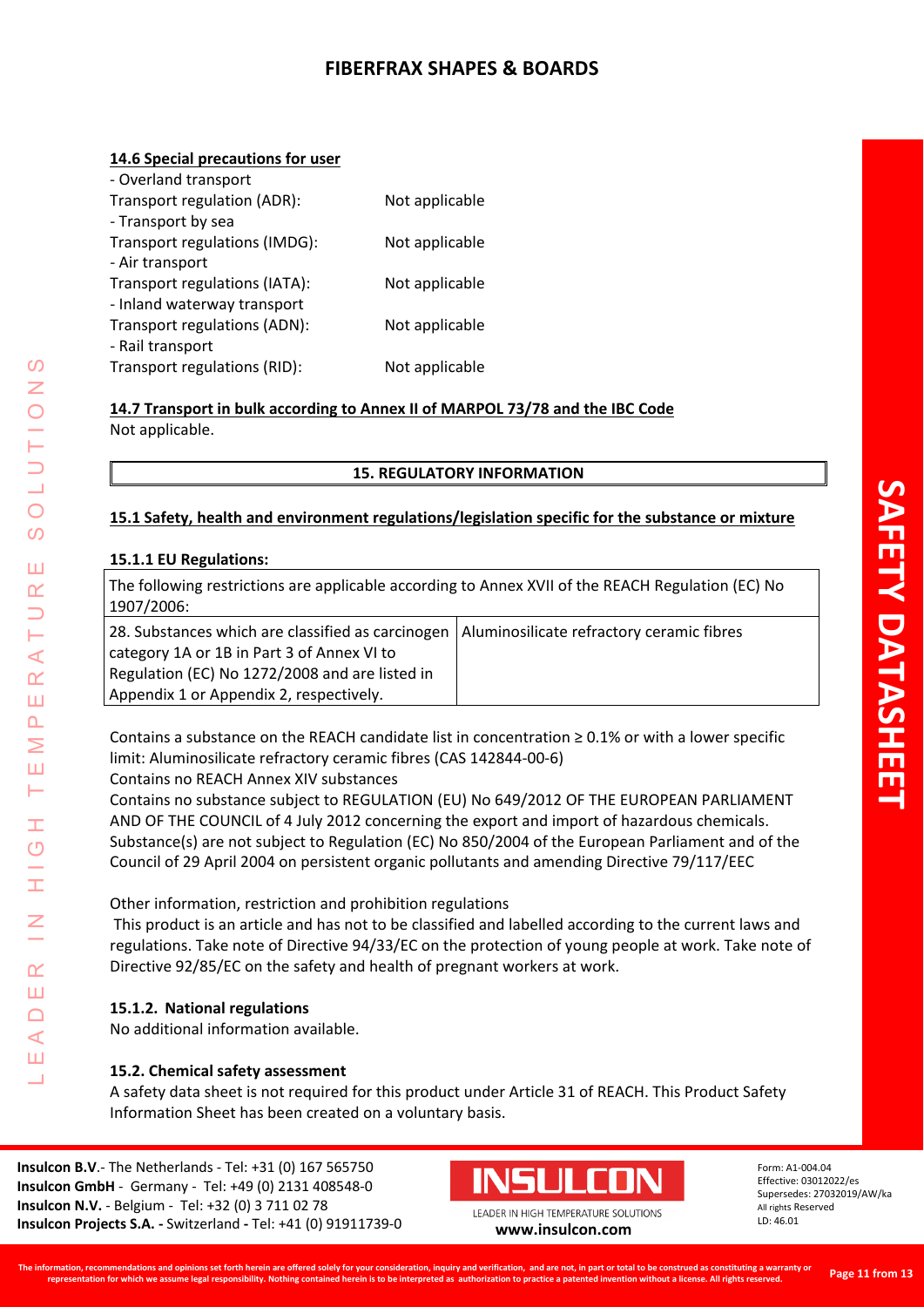# **16. OTHER INFORMATION**

#### **Abbreviations and acronyms:**

| <b>ADN</b>   | European Agreement concerning the International Carriage of Dangerous<br>Goods by Inland Waterways   |
|--------------|------------------------------------------------------------------------------------------------------|
| <b>ADR</b>   | European Agreement concerning the International Carriage of Dangerous<br>Goods by Road               |
| <b>CLP</b>   | Classification Labelling Packaging Regulation; Regulation (EC) No 1272/2008                          |
| <b>DNEL</b>  | Derived-No Effect Level                                                                              |
| <b>IATA</b>  | International Air Transport Association                                                              |
| <b>IMDG</b>  | International Maritime Dangerous Goods                                                               |
| <b>REACH</b> | Registration, Evaluation, Authorization and Restriction of Chemicals<br>Regulation (EC) No 1907/2006 |
| <b>RID</b>   | Regulations concerning the International Carriage of Dangerous Goods by Rai                          |
| <b>PBT</b>   | Persistent Bio accumulative Toxic                                                                    |
| vPvB         | Very persistent and Very Bio accumulative                                                            |

Data source: ECHA (European Chemicals Agency).

Other information : Occupational Hygiene: dawn.webster@unifrax.com. Please refer to the list of products considered to be articles.

#### CARE PROGRAMME

LEADER IN HIGH TEMPERATURE SOLUTIONS

Ŧ  $\overline{O}$ 

 $\alpha$ Ш  $\Box$ ⋖ Ш 山

<u>(၇</u>  $\overline{Z}$ 

 $\overline{O}$  $\overline{O}$ 

Ш  $\alpha$  $\overline{\phantom{0}}$ H  $\prec$  $\overline{\mathbf{r}}$ Ш  $\overline{\mathbf{r}}$ Σ Ш Н

ECFIA, representing the high temperature insulation wool (HTIW) industry, has undertaken an extensive industrial hygiene program to provide assistance to the users of all products containing HTIW.

The objectives are twofold:

• to monitor workplace dust concentrations at both manufacturers' and customers' premises.

• to document manufacturing and use of HTIW products from an industrial hygiene perspective in order to establish appropriate recommendations to reduce exposures.

#### PRECAUTIONARY MEASURES TO BE TAKEN AFTER SERVICE UPON REMOVAL

In almost all applications high temperature insulating wools products (HTIW) are used as an insulating material helping to maintain temperature at 900°C or more in a closed space. As produced, HTIW are vitreous (glassy) materials which, upon continued exposure to elevated temperatures (above 900 °C) might de-vitrify. The occurrence and extent of crystalline phase formation is dependent on the duration and temperature of exposure, fibre chemistry and/or the presence of fluxing agents. As only a thin layer of the insulation hot face side is exposed to high temperature, respirable dust generated during removal operations does not typically contain detectable levels of crystalline silica (CS). In applications where the material is heat soaked, duration of heat exposure is normally short and a significant de-vitrification allowing CS to build up does not occur. This is the case for waste mould casting for instance. Toxicological evaluation of the effect of the presence of CS in artificially heated HTIW material has not shown any increased toxicity in vitro and in vivo. The results from different combinations of factors like increased brittleness of fibres, or microcrystals embedded in the glass structure of the fibre and therefore not biologically available may explain the lack of toxicological effects. IARC evaluation as provided in Monograph 68 is not relevant as CS is not biologically available in after service HTIW and respirable dust generated during removals operations generally do not contain detectable levels of crystalline silica..

**Insulcon B.V**.- The Netherlands - Tel: +31 (0) 167 565750 **Insulcon GmbH** - Germany - Tel: +49 (0) 2131 408548-0 **Insulcon N.V.** - Belgium - Tel: +32 (0) 3 711 02 78 **Insulcon Projects S.A. -** Switzerland **-** Tel: +41 (0) 91911739-0 **[www.insulcon.com](http://www.insulcon.com/)**